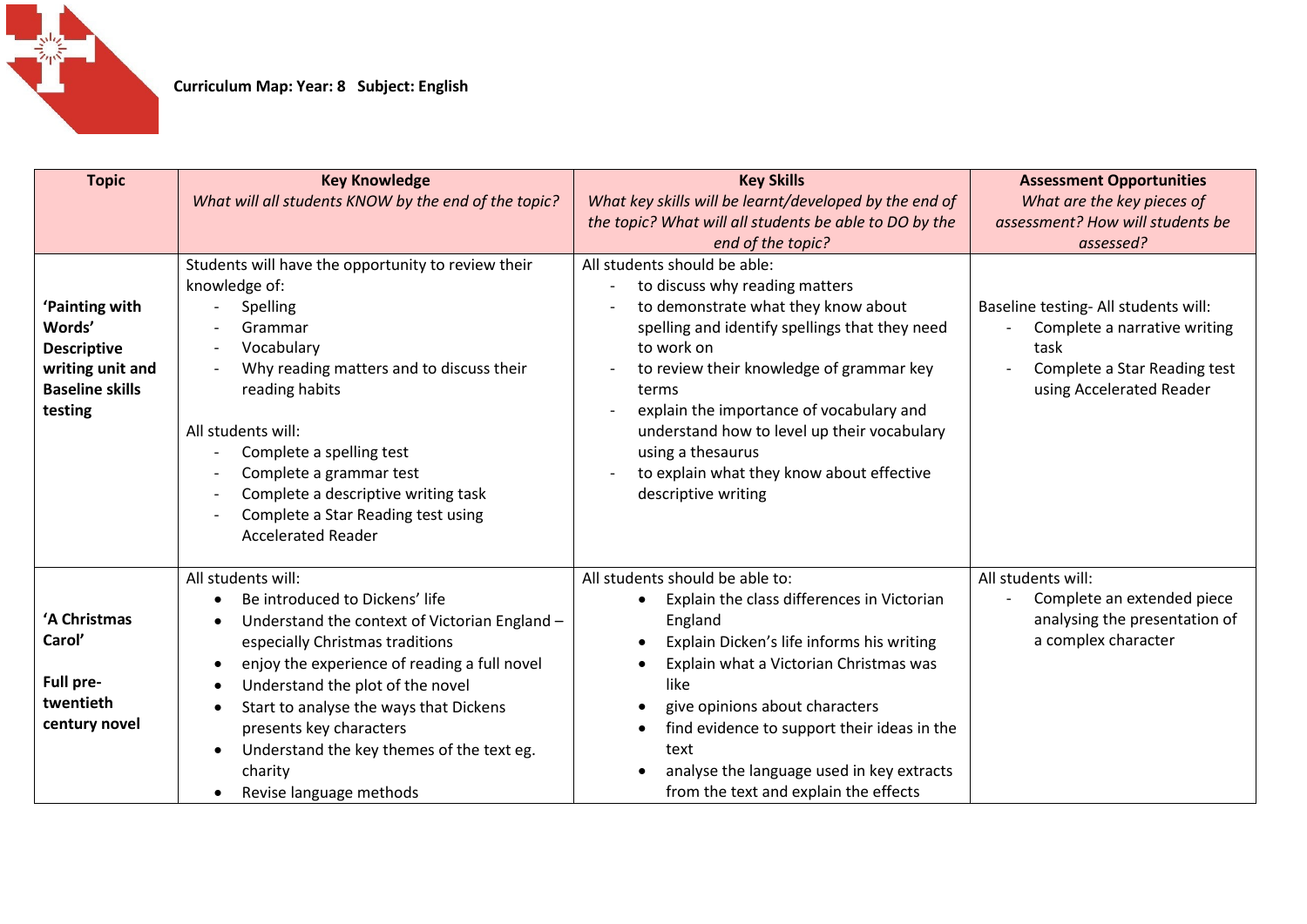|                                               |                                                                                                                                                                                                                                                                                                                                                                                                                                                                                                                                                                                                                                                                                                     | examine the presentation of key themes<br>in the text: charity<br>develop using a wider range of<br>terminology to discuss writer's methods<br>use Dickens' ideas to inspire their own<br>creative writing                                                                                                                                                                                                                                                                                                                                                                                        |                                                                                               |
|-----------------------------------------------|-----------------------------------------------------------------------------------------------------------------------------------------------------------------------------------------------------------------------------------------------------------------------------------------------------------------------------------------------------------------------------------------------------------------------------------------------------------------------------------------------------------------------------------------------------------------------------------------------------------------------------------------------------------------------------------------------------|---------------------------------------------------------------------------------------------------------------------------------------------------------------------------------------------------------------------------------------------------------------------------------------------------------------------------------------------------------------------------------------------------------------------------------------------------------------------------------------------------------------------------------------------------------------------------------------------------|-----------------------------------------------------------------------------------------------|
| 'Cultures and<br><b>Traditions</b><br>poetry' | All students will:<br>Enjoy the experience of reading a range of<br>poetry from different cultures<br>Understand what culture and how some poets<br>choose to express ideas about it<br>Identify a range of poetic methods and their<br>effect<br>Identify the structure of a poem and how and<br>$\bullet$<br>why it changes<br>To consider alternative interpretations to the<br>poems<br>To consider some of the complex issues raised<br>$\bullet$<br>in the poems eg. Identity, racism, slavery<br>Use some of the ideas and methods to inspire<br>their own creative writing<br>Use what they have learnt about cultural<br>poetry to inspire their own 'Mother Tongue,<br>other Tongue' poem | All students should be able to:<br>Read and understand a range of poetry<br>$\bullet$<br>Give opinions on what they have read<br>$\bullet$<br>find evidence to support their ideas in the text<br>$\bullet$<br>Analyse the language and structure used and<br>the effect<br>Explain the effect of some of the writer's<br>methods<br>Plan, structure and write an effective piece of<br>poetry and description<br>To use a range of language methods for effect<br>Write using a variety of sentences, vocabulary<br>and punctuation<br>Proofread their own writing and correct their<br>mistakes | All students will:<br>Complete a piece of<br>descriptive writing based on<br>one of the poems |
|                                               | All students will:<br>Explore a range of non-fiction reading and<br>media texts                                                                                                                                                                                                                                                                                                                                                                                                                                                                                                                                                                                                                     | All students should be able to:<br>Explain what non-fiction is and its key features<br>$\bullet$                                                                                                                                                                                                                                                                                                                                                                                                                                                                                                  | All students will:<br>Write a newspaper article<br>based on one of the                        |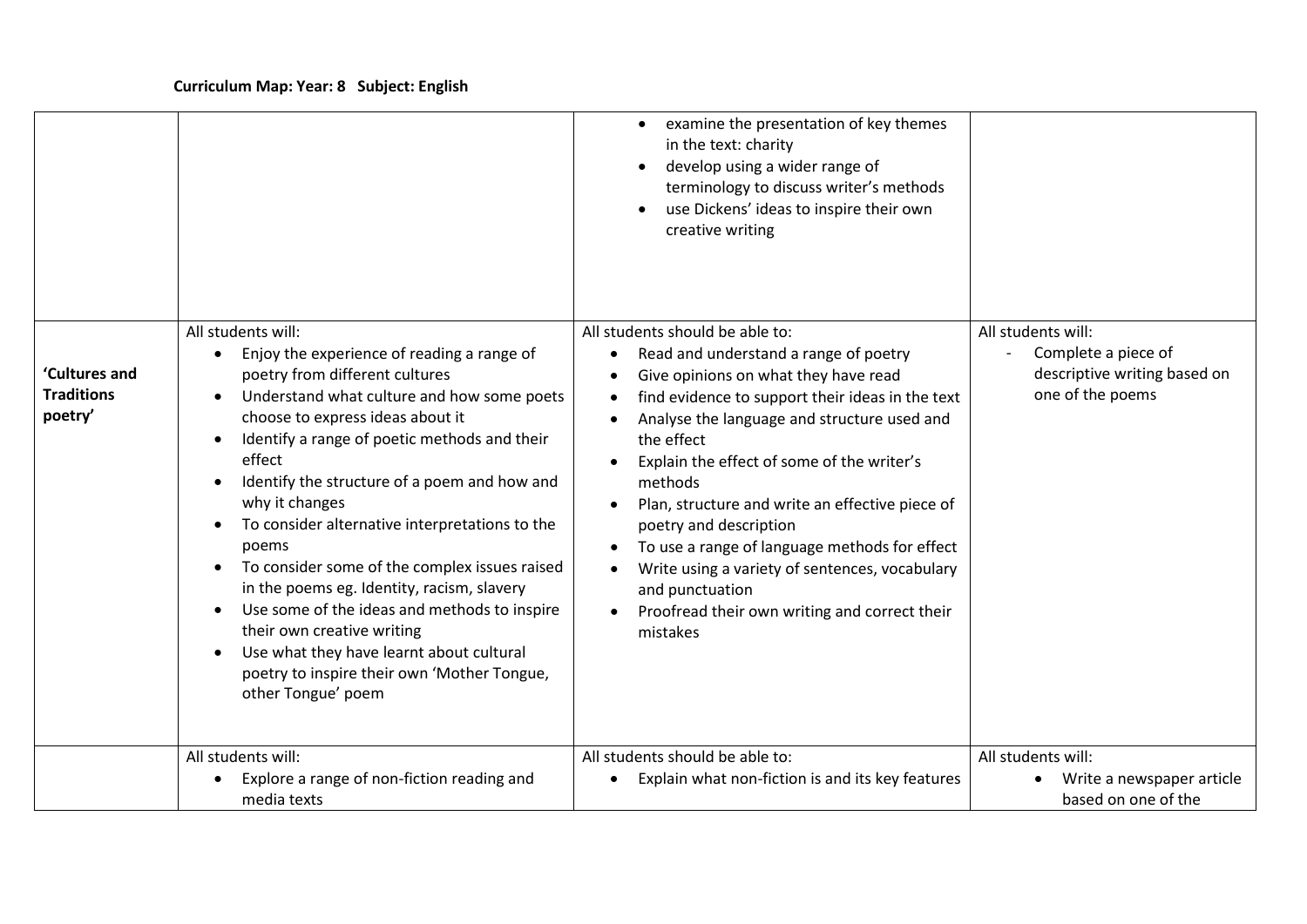| 'The Truth is Out<br>There?'<br><b>Non-fiction</b><br>reading and<br>writing | Understand the importance of critical reading<br>and the features of 'fake news'<br>Understand the difference between facts and<br>opinions<br>Develop their ideas about Genre, Audience<br>and Purpose.<br>Write in a range of non-fiction styles eg.<br>$\bullet$<br>Leaflet, blog entry, newspaper article<br>Identify some persuasive methods and their<br>effect<br>Develop speaking and listening skills through<br>taking part in a debate | Read and understand a range of non-fiction<br>texts<br>Identify fake news and real news<br>Identify facts and opinions<br>$\bullet$<br>find evidence to support their ideas in the text<br>infer ideas based on evidence in the text<br>Analyse the language used and the effect<br>Plan, structure and write an effective piece of<br>opinion writing<br>Identify genre, audience and purpose of a text<br>and shape their own writing accordingly<br>Use some persuasive methods in order write<br>persuasively<br>Write using a variety of sentences, vocabulary<br>and punctuation<br>Proofread their own writing and correct their<br>mistakes | conspiracy theories<br>looked at                                                                                                                                |
|------------------------------------------------------------------------------|---------------------------------------------------------------------------------------------------------------------------------------------------------------------------------------------------------------------------------------------------------------------------------------------------------------------------------------------------------------------------------------------------------------------------------------------------|-----------------------------------------------------------------------------------------------------------------------------------------------------------------------------------------------------------------------------------------------------------------------------------------------------------------------------------------------------------------------------------------------------------------------------------------------------------------------------------------------------------------------------------------------------------------------------------------------------------------------------------------------------|-----------------------------------------------------------------------------------------------------------------------------------------------------------------|
| 'The Gothic'<br><b>Fiction reading</b><br>and writing                        | All students will:<br>Explore a range of high-quality Gothic texts -<br>both modern and pre twentieth century<br>Understand some of the conventions of<br>$\bullet$<br>Gothic literature eg. Settings and characters<br>Identify some writer's methods and their<br>effect<br>Write creatively in a Gothic style<br>$\bullet$                                                                                                                     | All students should be able to:<br>Read and understand a range of fiction<br>extracts<br>Give opinions on what they have read<br>find evidence to support their ideas in the text<br>$\bullet$<br>Identify Gothic conventions within an extract<br>Analyse the language used and the effect<br>Plan, structure and write an effective piece of<br>narrative writing                                                                                                                                                                                                                                                                                 | All students will:<br>Complete an end of year<br>reading assessment based on<br>a Gothic extract<br>Complete a piece of narrative<br>writing based on a picture |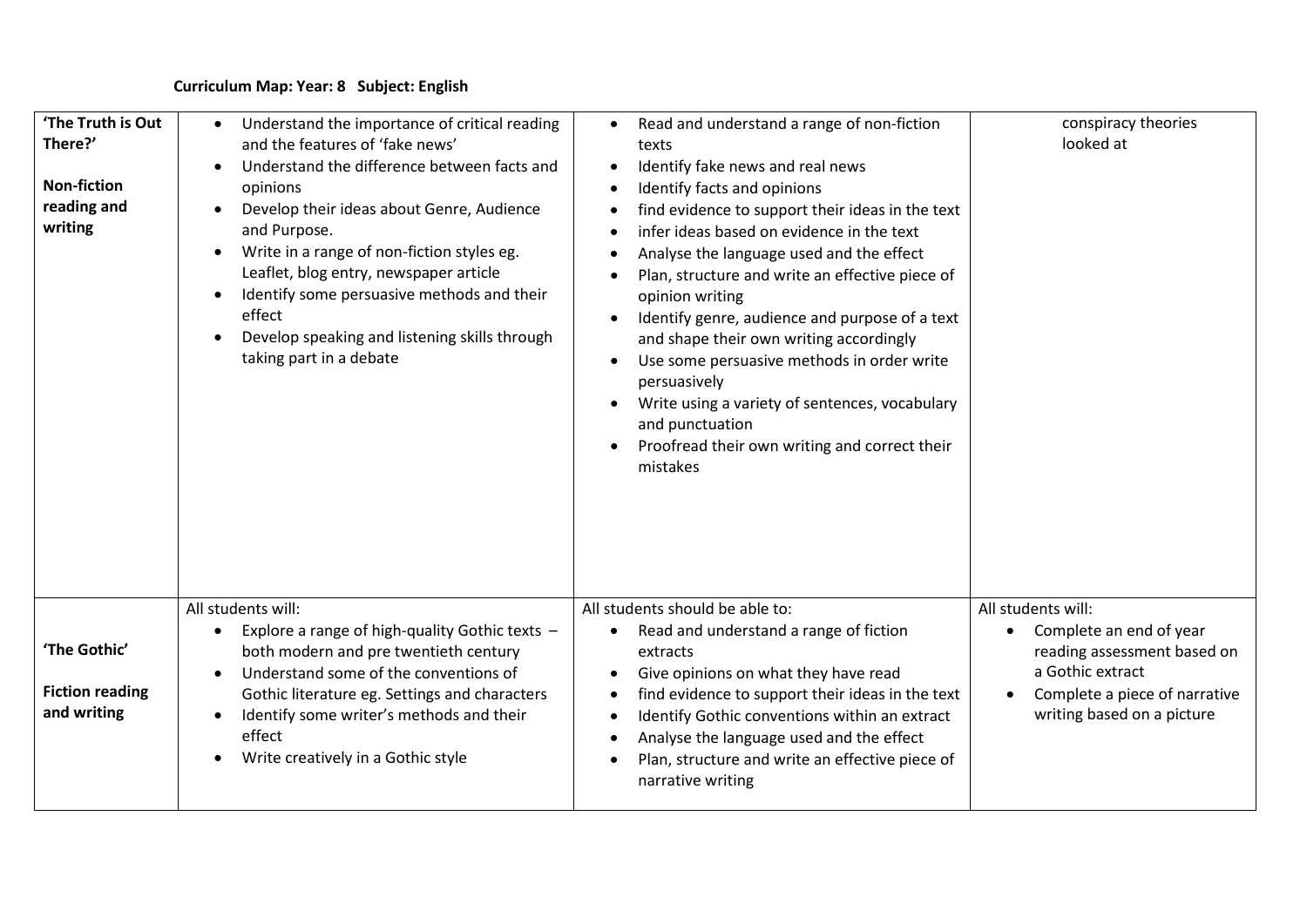|                                                        |                                                                                                                                                                                                                                                                                | Follow slow writing instructions in order to<br>write a Gothic poem<br>Write using a variety of sentences, vocabulary<br>and punctuation<br>Proofread their own writing and correct their<br>mistakes                                                                                                                                                                 |                                                                                                                                                                                                                          |
|--------------------------------------------------------|--------------------------------------------------------------------------------------------------------------------------------------------------------------------------------------------------------------------------------------------------------------------------------|-----------------------------------------------------------------------------------------------------------------------------------------------------------------------------------------------------------------------------------------------------------------------------------------------------------------------------------------------------------------------|--------------------------------------------------------------------------------------------------------------------------------------------------------------------------------------------------------------------------|
| 'The History of<br>English'<br><b>English Language</b> | All students will:<br>understand where the English language came<br>from<br>investigate how the English language<br>developed<br>explore how it links to other languages<br>consider how new language is still developing<br>think how this relates to our own language<br>use | All students should be able to:<br>Explain the origins and development of the<br>English language<br>Explain some of the ways that language<br>changes<br>Consider the way that they use language and<br>how this differs to other groups of the<br>population<br>Understand how significant authors eg<br>Shakespeare and Chaucer influenced the<br>English language | Ongoing formative assessment                                                                                                                                                                                             |
| Fortnightly<br>library lessons                         | All students will:<br>Enjoy reading books of their own choice,<br>independently<br>Learn how to use a library and have the<br>opportunity to borrow books<br>Work through their Reading passport journey<br>to stretch and challenge their reading<br>repertoire               | All students should be able to:<br>Read independently for an extended period of<br>time<br>Choose appropriate texts to challenge<br>themselves<br>Monitor their own progress using the Reading<br>passport and Accelerated reader                                                                                                                                     | All students will:<br>Complete a termly STAR<br>$\bullet$<br>reading test which ascertains<br>their reading age<br>Have the opportunity to<br>complete an Accelerated<br>reader quiz after they finish<br>reading a book |